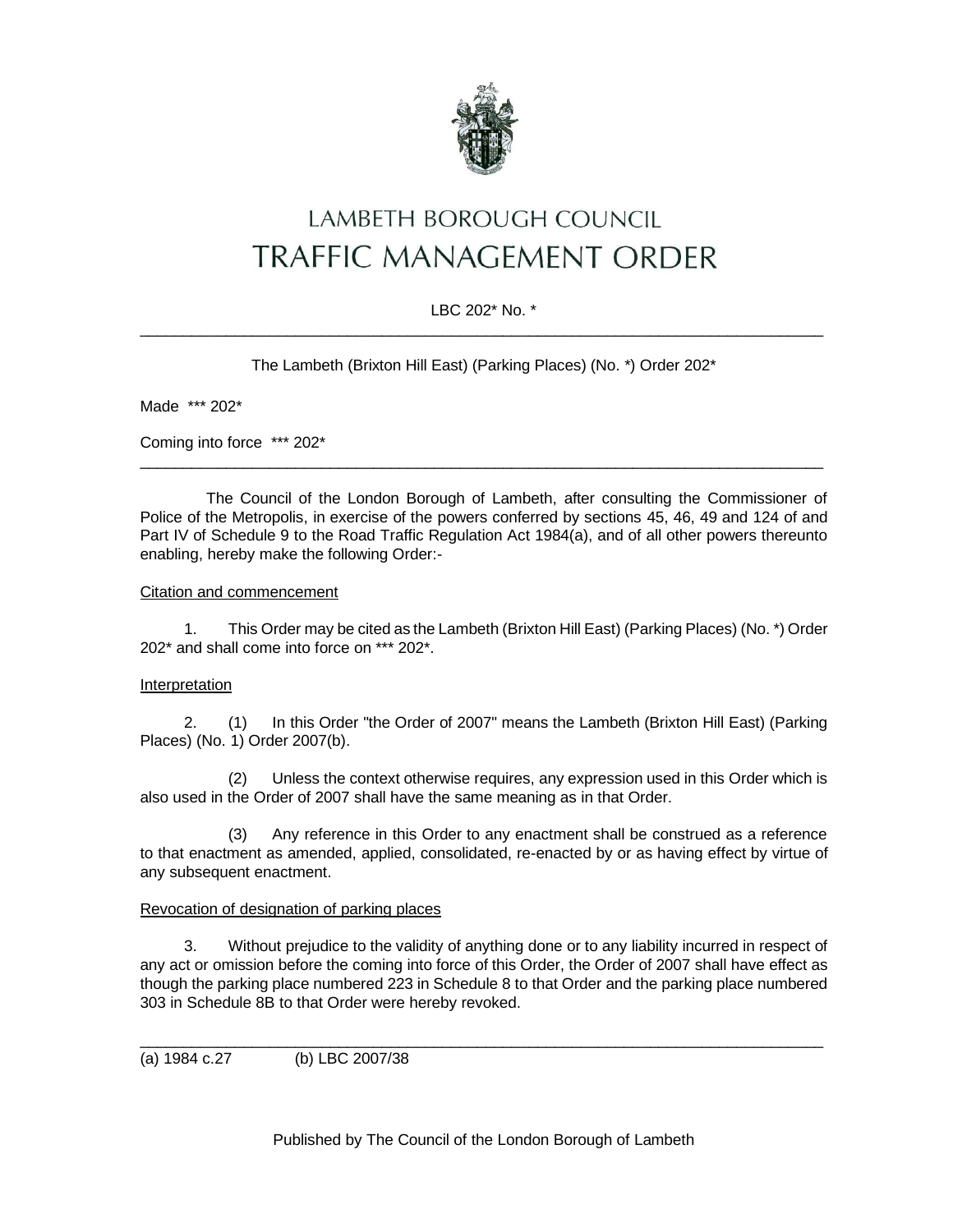## Designation of parking places and application of the Order of 2007 thereto

4. (1) Each area on a highway comprising the length of carriageway of a street specified in column 2 of Schedule 1, 2 or 3 to this Order and bounded on one side of that length by the edge of the carriageway and on the other sides by a white line marking is designated as a parking place.

(2) The reference in this Article to a white line marking shall be construed as a reference to the white line marking (either broken or continuous) provided for in Schedule 7 to the Traffic Signs Regulations and General Directions 2016(a) or, if applicable, authorised by the Secretary of State by virtue of section 64 of the Road Traffic Regulation Act 1984.

(3) The provisions of the Order of 2007 (other than Articles 3 and 16) shall apply to each area designated as a parking place by this Order as if in those provisions any reference to a parking place included a reference to an area designated as a parking place by this Order and as if any reference to Schedule 8 to the Order of 2007 included a reference to Schedule 1 to the Order, any reference to Schedule 8B to the Order of 2007 included a reference to Schedule 2 to this Order and as if any reference to Schedule 8C to the Order of 2007 included a reference to Schedule 3 to the Order.

# Placing of traffic signs, etc.

- 5. The Council shall:-
	- (a) place and maintain traffic signs indicating the limits of each parking place referred to in Schedules 1, 2 and 3 to this Order;
	- (b) place and maintain in or in the vicinity of each parking place referred to in Schedules 1, 2 and 3 to this Order traffic signs indicating that such parking place may be used during the permitted hours for the leaving only of the vehicles specified in Article 4(5), 4(2) and 4(7) respectively of the Order of 2007; and
	- (c) carry out such other work as is reasonably required for the purposes of the satisfactory operation of each parking place referred to in Schedules 1 or 2 to this Order.

### Amendments to the Order of 2007

6. Without prejudice to the validity of anything done or to any liability incurred in respect of any act or omission before the coming into force of this Order, the Order of 2007 shall have effect as though:

(a) in Article 2(1) to that Order, in the meanings assigned to the expressions "electronic car club permit", "hard copy car club permit" and "validate", for the text "Schedule 1, 2, 4, 6, 7, 8, 8A, 8B or 8C" there were substituted the text "Schedule 1, 2, 4, 6, 7, 8, 8A, 8B, 8C or \*";

(b) in Article 3(1)(a) of that Order, for the text "Schedule 1, 2, 3, 4, 5, 6. 7, 8, 8A, 8B or 8C" there were substituted the text "Schedule 1, 2, 3, 4, 5, 6. 7, 8, 8A, 8B, 8C or \*";

(c) in Article  $3(1)(b)$  of that Order, for the text "Schedule 1, 2, 3, 4, 5, 6. 7, 8, 8A, 8B or 8C" there were substituted the text "Schedule 1, 2, 3, 4, 5, 6. 7, 8, 8A, 8B, 8C or \*";

# (c) S.I. 2016/362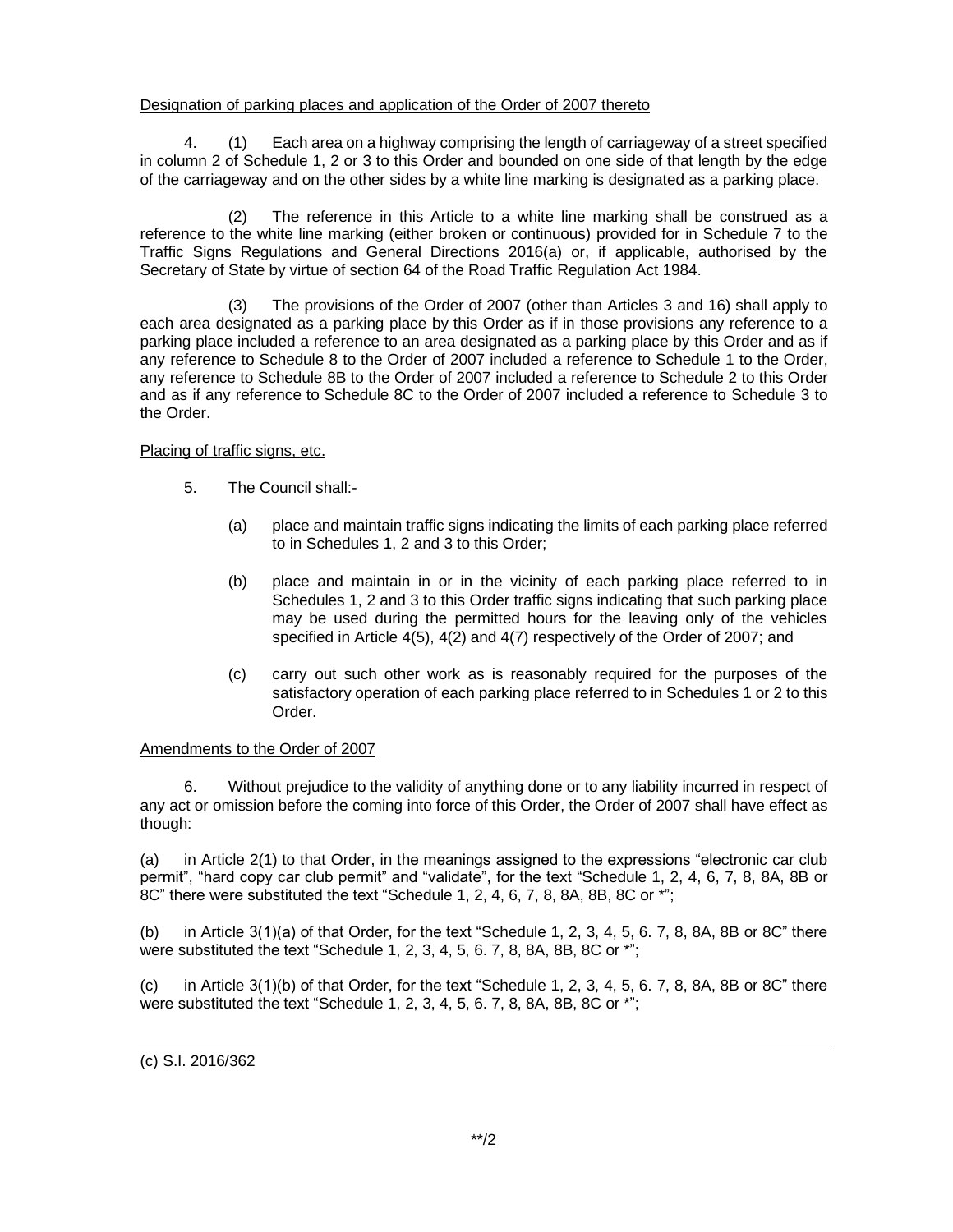(d) there were added as Article 4(8) to that Order, the following:

"(8) Each parking place referred to in Schedule \* may be used, subject to the provisions of this Order, for the leaving during the permitted hours of such vehicles of the class specified in paragraph (1) of this Article:-

- (a) as display in the manner specified in Article 5(8)(a) either a valid hard copy resident's permit, a valid hard copy teacher's permit, a valid hard copy car club permit, a valid hard copy health care permit, a valid hard copy visitor's permit or a valid hard copy trade permit, issued in respect of that vehicle; or
- (b) in respect of which there has been granted either an electronic resident's permit, an electronic teacher's permit, an electronic car club permit, a flexible car club permit, an electronic health care permit, an electronic visitor's permit or an electronic trade permit and a hand-held device shows the indication specified in Article 5(8)(b); or

provided that the electrical storage battery of that vehicle is in the process of being charged from a mains electrical source adjacent to that parking place.";

(e) there were added as Article 5(8) to that Order, the following:

"(8) At all times during which a vehicle is left in a parking place referred to in Schedule  $*$ during the permitted hours:-

- (a) it shall display either a valid hard copy resident's permit, a valid hard copy car club permit, a valid hard copy teacher's permit, a valid hard copy health care permit, a valid hard copy visitor's permit or a valid hard copy trade permit, issued in respect of that vehicle, so that all the particulars on that hard copy resident's permit, that hard copy car club permit, that hard copy teacher's permit, that hard copy health care permit, that hard copy visitor's permit or that hard copy trade permit, as the case may be, are clearly visible from outside that vehicle and from the front or nearside of that vehicle; or
- (b) there shall be an indication on a hand-held device that either an electronic resident's permit, an electronic car club permit, a flexible car club permit, an electronic teacher's permit, an electronic visitor's permit or an electronic trade permit has been granted in respect of that vehicle and the permit is valid.";

(f) in Article 12(1)(a) of that Order, for the text "Schedule 1, 2, 3, 4, 5, 6. 7, 8, 8A, 8B or 8C" there were substituted the text "Schedule 1, 2, 3, 4, 5, 6. 7, 8, 8A, 8B, 8C or \*";

- (g) immediately following paragraph (ff) of Article 16 of that Order, there were added the following:
	- "(fff) place and maintain in or in the vicinity of each parking place referred to in Schedule \* traffic signs indicating that such parking place may be used during the permitted hours for the leaving of the vehicles specified in Article 4(8);";

(h) in Article 20(5) of that Order, for the text "Schedule 4, 5, 6, 8 or 8C" there were substituted the text "Schedule 4, 5, 6, 8, 8C or \*";

(j) for Article 23(2) of that Order, there were substituted the following:

(2) No vehicle which has been taken away from a parking place referred to in Schedule 8C or \* during the permitted hours, shall, until the expiration of 2 hours from the time that vehicle was taken away, again be left in that parking place during the permitted hours.";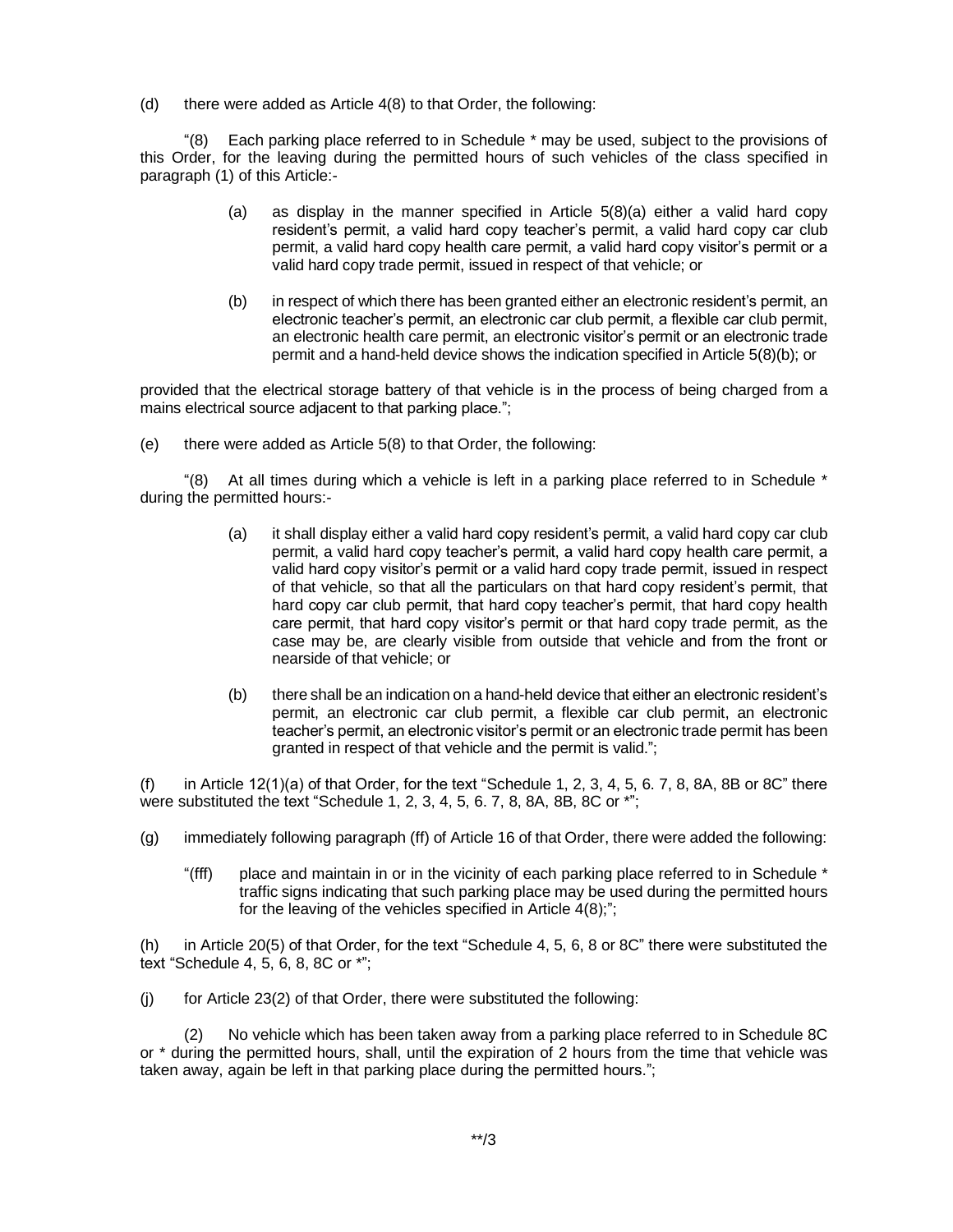(j) in Article 24(3) of that Order, for the text "Schedule 1, 2, 4, 6. 7, 8, 8A, 8B or 8C" there were substituted the text "Schedule 1, 2, 4, 6. 7, 8, 8A, 8B, 8C or \*";

(k) in Articles 25(3)(a) and Article 25(3)(b) of that Order, for the text "Schedule 1, 5, 8A, 8B or 8C" there were substituted the text "Schedule 1, 5, 8A, 8B, 8C or \*";

(l) in Article 26(3) of that Order, for the text "Schedule 1, 2, 4, 6, 7, 8, 8A, 8B or 8C" there were substituted the text "Schedule 1, 2, 4, 6, 7, 8, 8A, 8B, 8C or \*";

(m) in Article 27(3) of that Order, for the text "Schedule 1, 2, 4, 6. 7, 8, 8A, 8B or 8C" there were substituted the text "Schedule 1, 2, 4, 6. 7, 8, 8A, 8B, 8C or \*";

(n) in Article 28(3) of that Order, for the text "Schedule 1, 5, 8A, 8B or 8C" there were substituted the text "Schedule 1, 5, 8A, 8B, 8C or \*";

(o) in Article 29(3) of that Order, for the text "Schedule 1, 2, 3, 7, 8A, 8B or 8C" there were substituted the text "Schedule 1, 2, 3, 7, 8A, 8B, 8C or \*";

(p) in Article 30(4) of that Order, for the text "Schedule 1, 2, 4, 6, 7, 8, 8A, 8B or 8C" there were substituted the text "Schedule 1, 2, 4, 6, 7, 8, 8A, 8B, 8C or \*";

(q) there were added as Schedule \* to that Order, the Schedule as set out in Schedule 3 to this Order.

Dated this \*\*\*\* day of \*\*\* 202\*.

Ben Stevens Highway Network Manager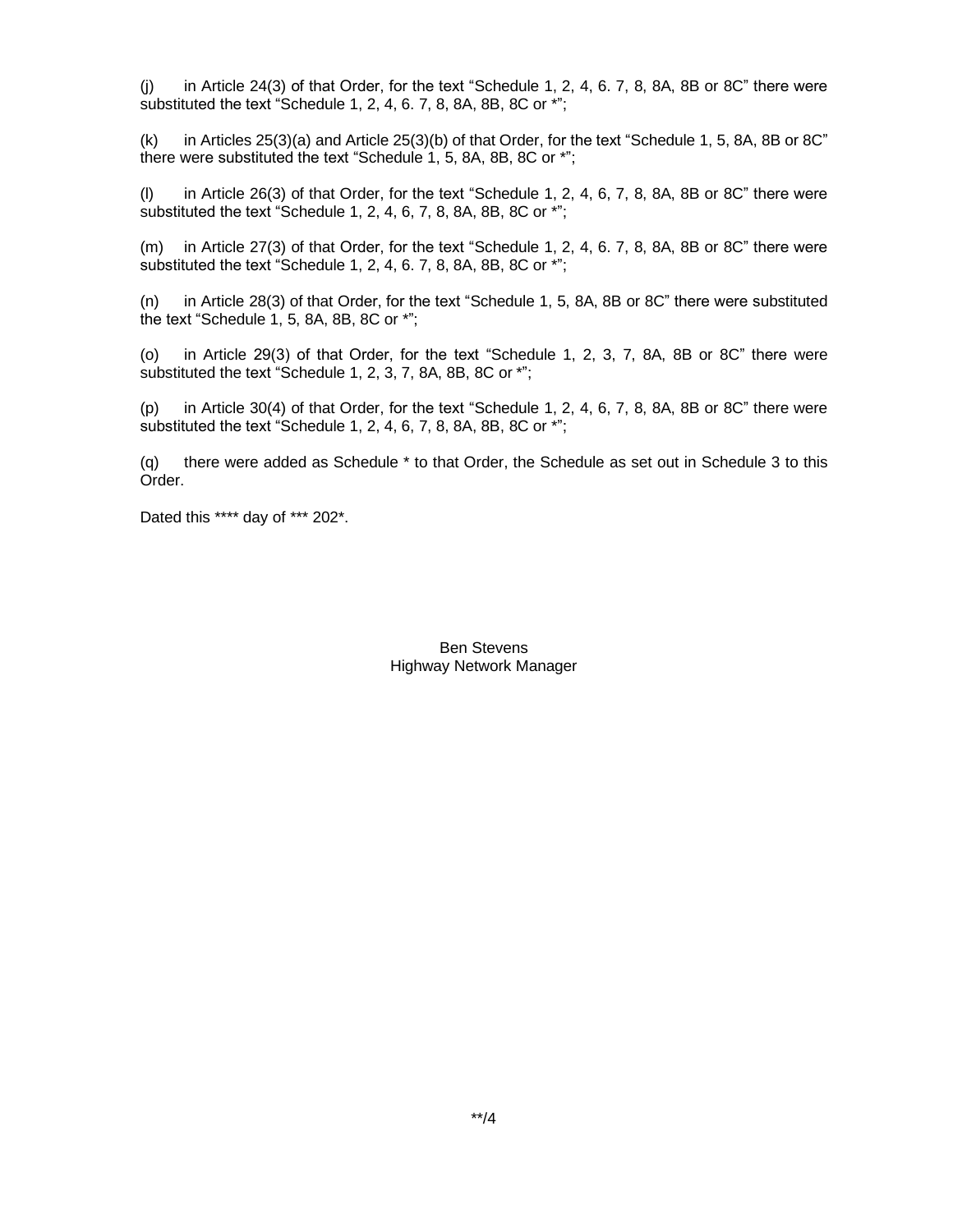# SCHEDULE 1 (see Article 4)

IN RELATION TO A PARKING PLACE REFERRED TO IN THIS SCHEDULE THE EXPRESSION "PERMITTED HOURS" MEANS THE PERIOD BETWEEN 10 A.M. AND 12 NOON ON MONDAYS TO FRIDAYS INCLUSIVE, ANY SUCH DAY NOT BEING CHRISTMAS DAY, GOOD FRIDAY OR A BANK HOLIDAY.

PARKING PLACES IN WHICH A VEHICLE MAY BE LEFT DURING THE PERMITTED HOURS PROVIDED THE VEHICLE DISPLAYS EITHER A VALID HARD COPY RESIDENT'S PERMIT, A VALID HARD COPY CAR CLUB PERMIT, A VALID HARD COPY VISITOR'S PERMIT OR A VALID HARD COPY TRADE PERMIT, ISSUED IN RESPECT OF THAT VEHICLE, OR THERE APPEARS ON A HAND-HELD DEVICE AN INDICATION THAT AN ELECTRONIC VERSION OF ONE OF THOSE PERMITS OR A FLEXIBLE CAR CLUB PERMIT HAS BEEN GRANTED IN RESPECT OF THAT VEHICLE AND THE PERMIT IS VALID.

| No. of<br>parking<br>place | Designated parking place                                                                                                                                                            | Special<br>manner of<br>standing |
|----------------------------|-------------------------------------------------------------------------------------------------------------------------------------------------------------------------------------|----------------------------------|
| $\mathbf 1$                | $\overline{2}$                                                                                                                                                                      | 3                                |
| $\star$                    | BEECHDALE ROAD, the north-east side, from a point 6 metres south-<br>east of the common boundary of Nos. 5 and 7 Beechdale Road, south-<br>eastwards for a distance of 24.6 metres. |                                  |
| $\star$                    | ELM PARK, the south-west side, from a point 6 metres north-west of<br>the common boundary of Nos. 92 and 94 Elm Park, north-westwards<br>for a distance of 31.6 metres.             |                                  |
| $\star$                    | HELIX ROAD, the north-west side, from the common boundary of Nos.<br>52 and 54 Helix Road, north-eastwards for a distance of 19.6 metres.                                           |                                  |
| $\star$                    | HELIX ROAD, the north-west side, from a point 6 metres south-west of<br>the common boundary of Nos. 52 and 54 Helix Road to the common<br>boundary of Nos. 84 and 86 Helix Road.    |                                  |
| $\star$                    | HELIX ROAD, the north-west side, from a point 6 metres south-west of<br>the common boundary of Nos. 84 and 86 Helix Road, south-westwards<br>for a distance of 12.5 metres.         |                                  |
| $\star$                    | LEANDER ROAD, the north-east side, from a point 6 metres north-<br>west of the common boundary of Nos. 9 and 11 Leander Road, north-<br>westwards for a distance of 20.3 metres.    |                                  |
| *                          | LEANDER ROAD, the north-east side, from the common boundary of<br>Nos. 9 and 11 Leander Road, south-eastwards for a distance of 16.2<br>metres.                                     |                                  |
| $\star$                    | LEANDER ROAD, the south-east side, from a point 6 metres north-<br>east of the common boundary of Nos. 81 and 83 Leander Road, north-<br>eastwards for a distance of 26.5 metres.   |                                  |
| *                          | LEANDER ROAD, the south-east side, from the common boundary of<br>Nos. 81 and 83 Leander Road, south-westwards for a distance of 10.3<br>metres.                                    |                                  |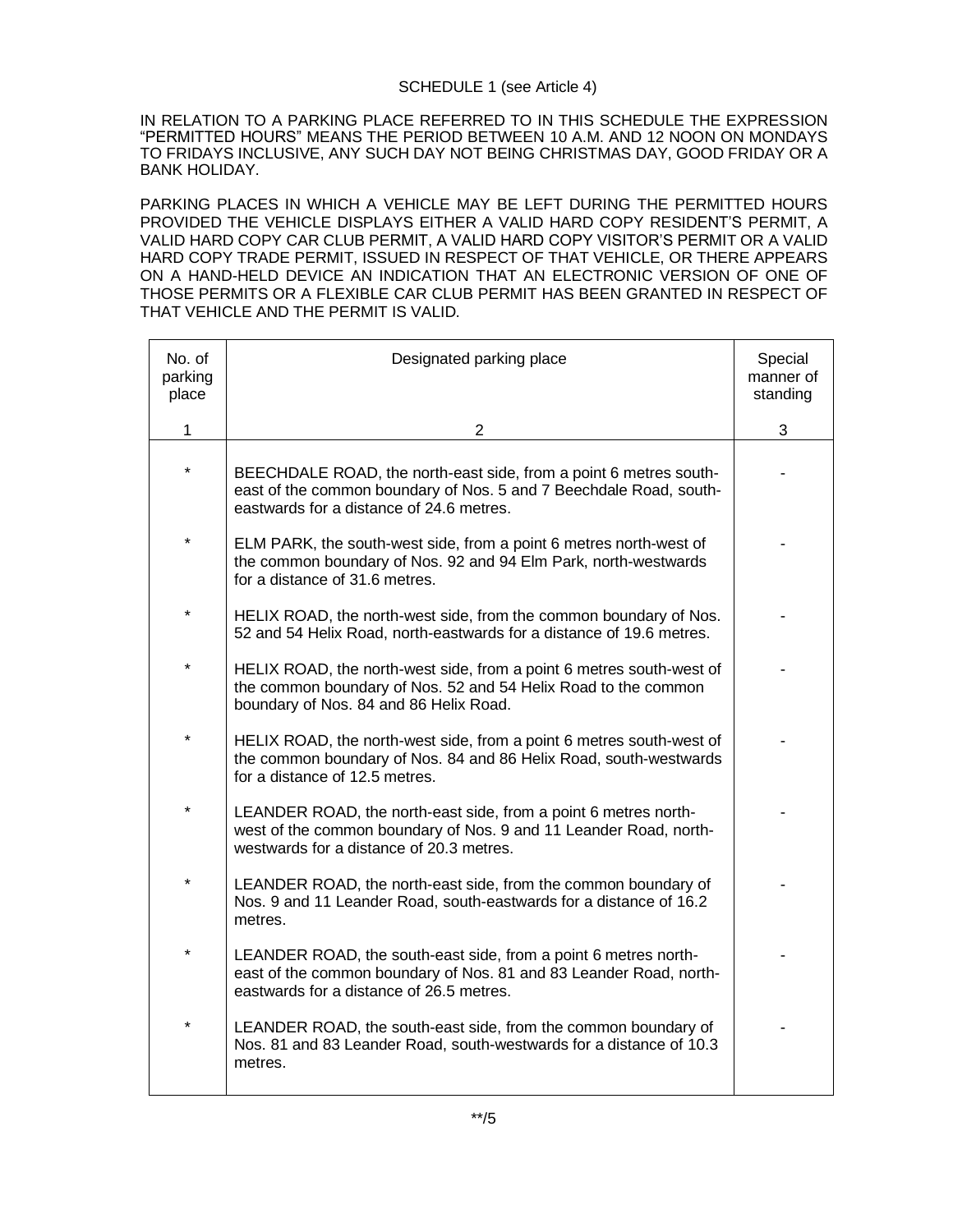### SCHEDULE 2 (see Article 4)

IN RELATION TO A PARKING PLACE REFERRED TO IN THIS SCHEDULE THE EXPRESSION "PERMITTED HOURS" MEANS THE PERIOD BETWEEN 10 A.M. AND 12 NOON ON MONDAYS TO FRIDAYS INCLUSIVE, ANY SUCH DAY NOT BEING CHRISTMAS DAY, GOOD FRIDAY OR A BANK HOLIDAY.

PARKING PLACES IN WHICH A VEHICLE MAY BE LEFT DURING THE PERMITTED HOURS PROVIDED:-

- (A) THE PARKING CHARGE HAS BEEN PAID USING THE ELECTRONIC PAYMENT SYSTEM (AND THE VEHICLE IS LEFT FOR NOT MORE THAN A MAXIMUM PERIOD OF ONE HOUR); OR
- (B) THE VEHICLE DISPLAYS EITHER A VALID HARD COPY RESIDENT'S PERMIT, A VALID HARD COPY BUSINESS PERMIT, A VALID HARD COPY CAR CLUB PERMIT, A VALID HARD COPY TEACHER'S PERMIT, A VALID HARD COPY HEALTH CARE PERMIT, A VALID HARD COPY VISITOR'S PERMIT OR A VALID HARD COPY TRADE PERMIT, ISSUED IN RESPECT OF THAT VEHICLE, OR THERE APPEARS ON A HAND-HELD DEVICE AN INDICATION THAT AN ELECTRONIC VERSION OF ONE OF THOSE PERMITS OR A FLEXIBLE CAR CLUB PERMIT HAS BEEN GRANTED IN RESPECT OF THAT VEHICLE AND THE PERMIT IS VALID.

| No. of<br>parking<br>place | Designated parking place                                                                                                                    | Special<br>manner of<br>standing |
|----------------------------|---------------------------------------------------------------------------------------------------------------------------------------------|----------------------------------|
|                            | 2                                                                                                                                           | 3                                |
| $\star$                    | ATHLONE ROAD, the north side, from a point 10.9 metres east of the<br>eastern kerb-line of Elm Park, eastwards for a distance of 13 metres. | -                                |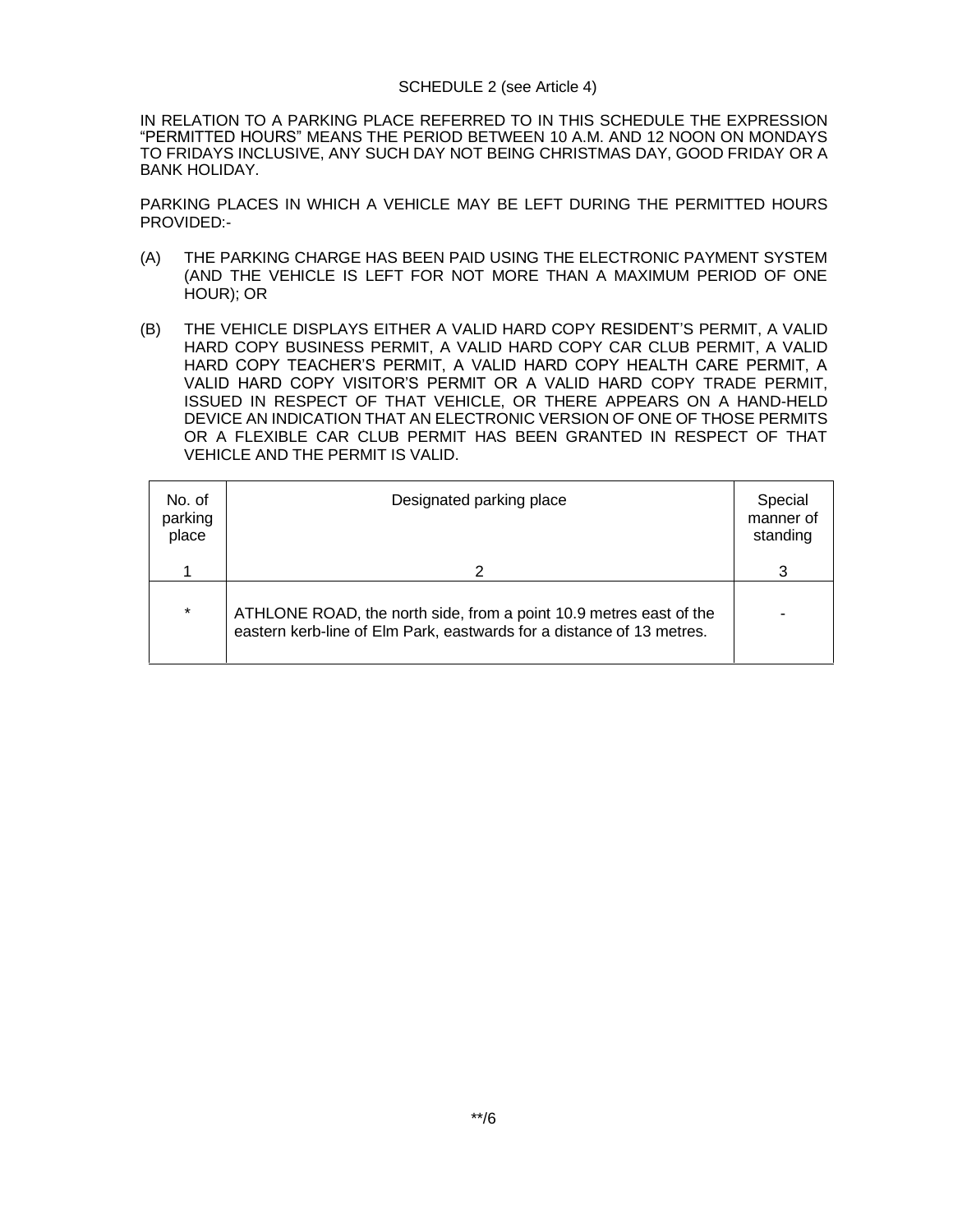IN RELATION TO A PARKING PLACE REFERRED TO IN THIS SCHEDULE THE EXPRESSION "PERMITTED HOURS" MEANS AT ANY TIME (AND THE VEHICLE IS LEFT FOR NOT MORE THAN A MAXIMUM PERIOD OF TWENTY-FOUR HOURS).

PARKING PLACES IN WHICH A VEHICLE MAY BE LEFT DURING THE PERMITTED HOURS PROVIDED THE VEHICLE DISPLAYS EITHER A VALID HARD COPY RESIDENT'S PERMIT, A VALID HARD COPY CAR CLUB PERMIT, A VALID HARD COPY VISITOR'S PERMIT OR A VALID HARD COPY TRADE PERMIT, ISSUED IN RESPECT OF THAT VEHICLE, OR THERE APPEARS ON A HAND-HELD DEVICE AN INDICATION THAT AN ELECTRONIC VERSION OF ONE OF THOSE PERMITS OR A FLEXIBLE CAR CLUB PERMIT HAS BEEN GRANTED IN RESPECT OF THAT VEHICLE AND THE PERMIT IS VALID, PROVIDED THAT THE ELECTRICAL STORAGE BATTERY OF THAT VEHICLE IS IN THE PROCESS OF BEING CHARGES FROM A MAINS ELECTRICAL SOURCE ADJACENT TO THAT PARKING PLACE.

| Parking<br>place | Designated parking place                                                                                                                   | Special<br>manner of |
|------------------|--------------------------------------------------------------------------------------------------------------------------------------------|----------------------|
| No.              |                                                                                                                                            | standing             |
|                  | 2                                                                                                                                          | 3                    |
| $\star$          | HELIX ROAD, the north-west side, from the common boundary of Nos. 52<br>and 54 Helix Road, south-eastwards for a distance of 6 metres.     |                      |
| $\star$          | HELIX ROAD, the north-west side, from the common boundary of Nos. 84<br>and 86 Helix Road, south-westwards for a distance of 6 metres.     |                      |
| $\star$          | LEANDER ROAD, the north-east side, from the common boundary of Nos.<br>9 and 11 Leander Road, north-westwards for a distance of 6 metres.  |                      |
| $\star$          | LEANDER ROAD, the south-east side, from the common boundary of<br>Nos. 81 and 83 Leander Road, north-eastwards for a distance of 6 metres. |                      |